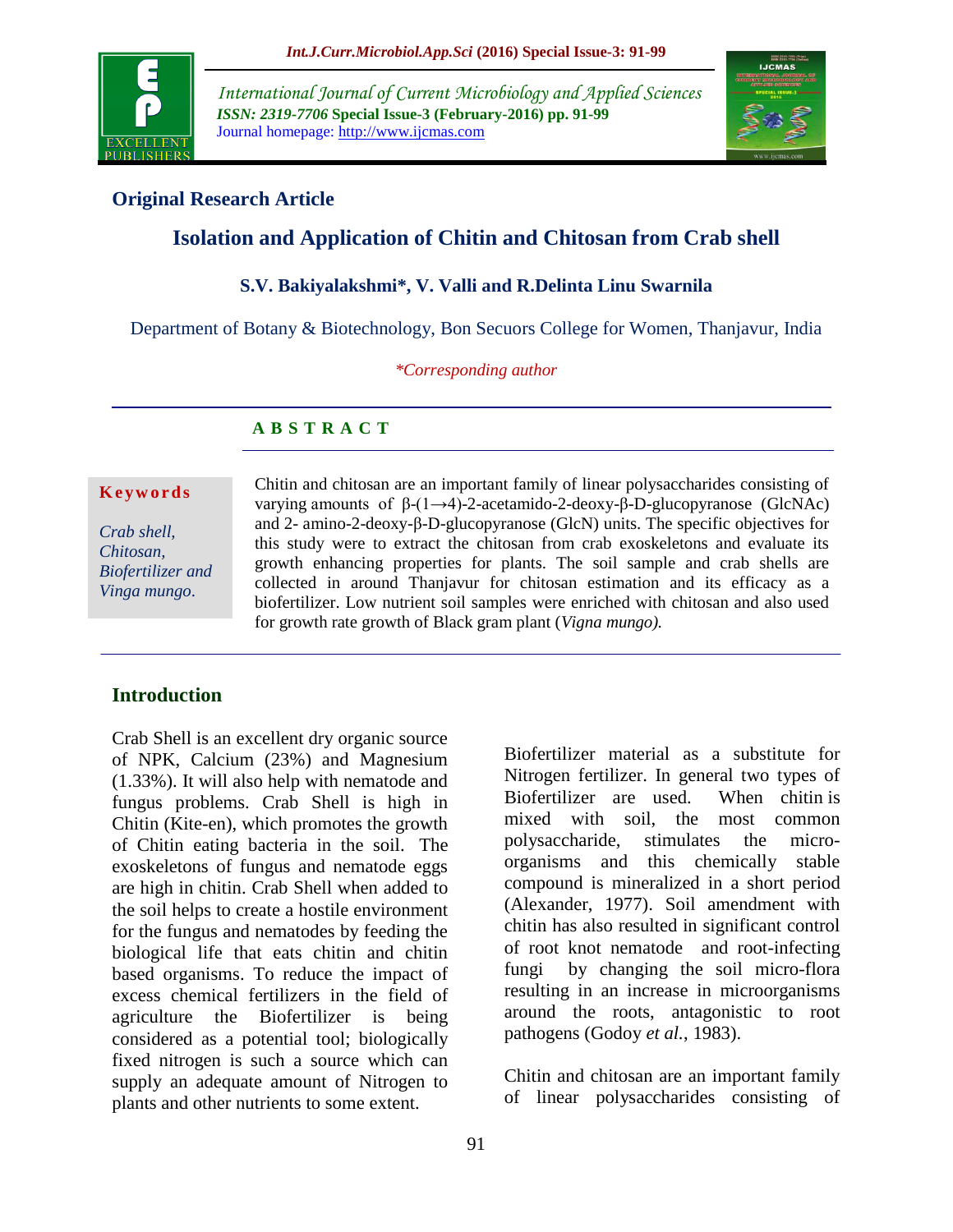varying amounts of  $\beta$ -(1→4)-2-acetamido-2deoxy-β-D-glucopyranose (GlcNAc) and 2 amino-2-deoxy-β-D-glucopyranose (GlcN) units (Muzzarelli, 1973).

Chitin was first found in mushrooms in 1811 by Professor Henri Braconnot, Director of the Botanical Gardens at the Academy of Sciences in Nancy, France. The English word "chitin" comes from the French word "chitine," which first appeared in 1836. These words were derived from the Latin word "chitōn," meaning mollusk.

Chitin is a poly -  $B - (1-4) - N -$  acetyl -Dglucosamine. It is a nitrogen containing polysaccharide, related chemically to the cellulose; hence, they are insoluble in water and common organic solvents. On the other hand, they dissolve only in solvents such as N,N dimethylacetamide, hexafluoroacetone or hexafluoro-2-propanol . When the degree of N-acetylation (defined as the average number of N-acetyl-D-glucosamine units per 100 monomers expressed as a percentage) is less than 50%, chitin becomes soluble in aqueous acidic solutions ( $pH < 6.0$ ) and is called chitosan. This means that the term "chitosan" represents a group of fully and partially deacetylated chitins, but a rigid nomenclature with respect to the degree of N deacetylation between chitin and chitosan has not been established.

Some authors consider that chitosan is a polysaccharide containing at least 60% GlcN residues. According to the nomenclature proposed by the European Chitin Society (EUCHIS) (Pillai *et al.*, 2009), chitin and chitosan should be classified on the basis of their insolubility and solubility in 0.1 M acetic acid; the insoluble material is called chitin, whereas the soluble one is chitosan. The structures of "ideal" chitin and "ideal" chitosan, and the "real" structures of these compounds are resented in Figure 1.

# **Application**

Various applications of chitin are of great industrial importance. The proper utilization of these shell wastes not only solves the problem of their disposal but also forms the basis for many potential products used in the fields such as textiles, photography, medicine, agriculture, food processing etc.

Crab is a decapod crustacean There are about 4500 species crabs that come in many different size and colors. About 30-40% of crustacean shell waste consists of protein, 30-50% calcium carbonate and 20-30% chitin (Johnston and Peniston, 1982). These proportions vary with species and season.

Chitin and its derivative, chitosan, are biocompatible, biodegradable, nontoxic, anti-microbial and hydrating agents.

The aim of the study was to enhance the utilization of crab waste and help to minimize the environmental pollution. The specific objectives for this study were to extract the chitosan from crab exoskeletons and evaluate its growth enhancing properties for plants.

## **Materials and Methods**

## **Sample Collection**

The Crabs were collected from Thanjavur market. The Crab Exoskeletons were placed in Ziploc bags and refrigerated overnight. The samples were dried under room temperature for 10days and ground well to make it into a powder. The ground sample was used as powder for the preparation of Biofertilizer. and D-Glucosamine.

## **Soil Collection**

The soil was collected from four different areas and their parameters were analyzed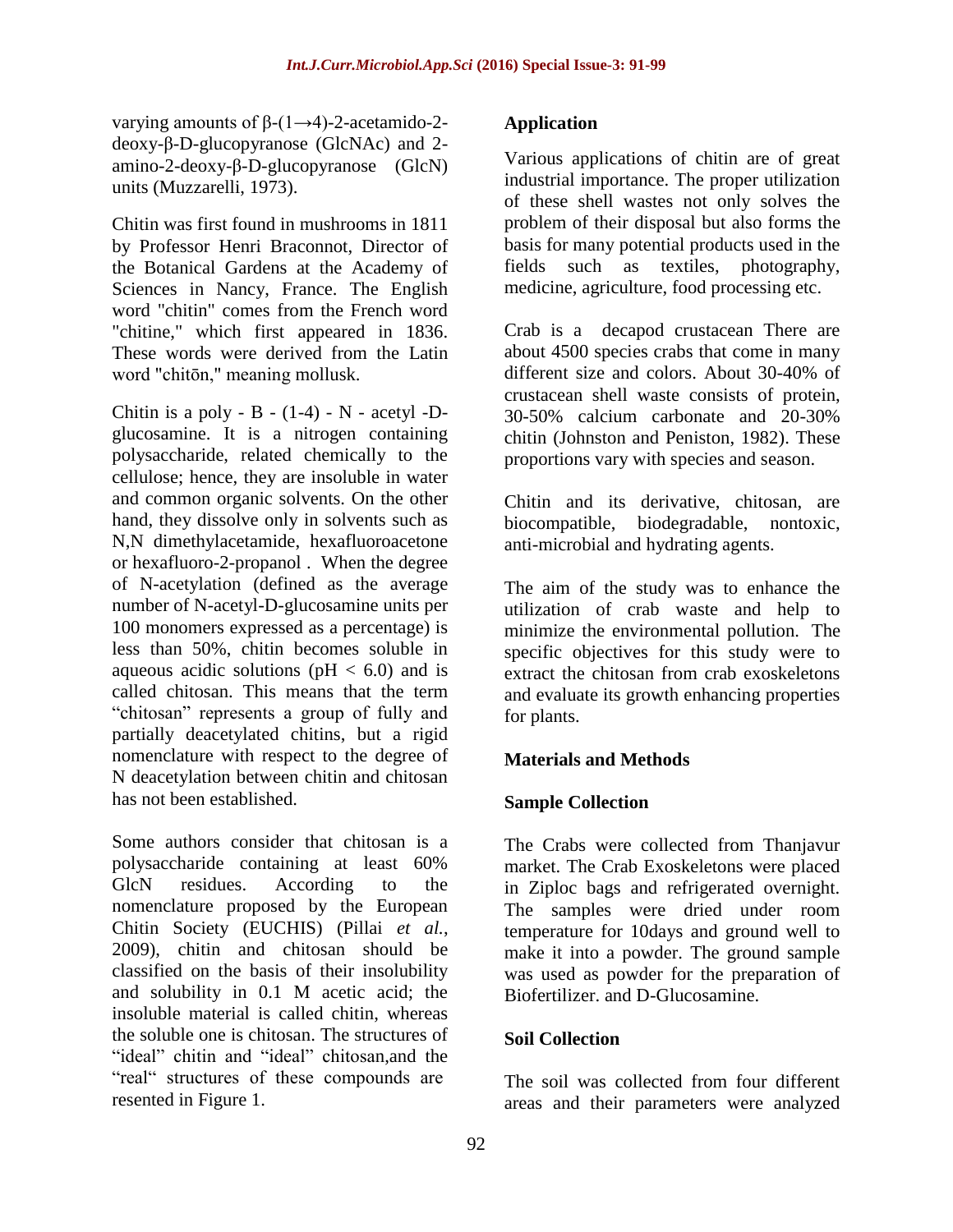before and after application of chitosan. (Table: 1)

#### **Extraction of Chitin and Chitosan (Kim**  *et al.,* **1999)**

1. The crabs' exoskeletons were placed in 250 ml beakers and treated in boiling sodium hydroxide (4% v/v) for one hour in order to dissolve the proteins and sugars thus isolating the crude chitin.

2. After the samples were boiled in the sodium hydroxide, the beakers containing the crab shell samples were removed from the hot plate, placed in the hood and allowed to cool for 30 minutes at room temperature.

## **Demineralization**

The exoskeletons were weighed approxitely  $25 g$ 

Sample was demineralized with 100 ml of HCl using concentrations 0.5% or 1.0%. The samples were allowed to soak for 24 hours to remove minerals (mainly calcium carbonate)

The demineralized crab shell samples were then treated for one hour with 50ml of a 20% NAOH solution to decompose the albumen into water soluble amino-acids.

The remaining chitin was washed with deionized water, which was then drained off. The chitin was further converted into chitosan by the process of deacetylation.

## **Deacetylation**

The deacetylation process was carried out by adding 100 ml of 50% NaOH to each sample and then boiled at 100°C for 2 h on a hot plate.

The samples were then placed under the hood and cooled for 30 min at room temperature.

Afterwards the samples were washed continuously with the 50% NaOH and filtered in order to retain the solid matter, which is the chitosan.

The prepared chitosan was then placed in 250 ml beakers and labeled according to the treatment used.

The samples were then left uncovered and oven dried at 120°C for 24 h. The chitosan was then in a creamy-white form.

#### **Field Study as a Biofertilizer**

The seeds of *Vigna mungo* were collected and it was soaked in various concentrations at overnight. The standard chitosan concentration was prepared i.e. 10g of chitosan is dissolved in 10ml of distilled water.

#### **Materials Used**

Boiling tubes, Cotton, Distilled water.

## **Seed Germination Technology**

The above mentioned materials were sterilized in Autoclave.

By using cotton make a layer of bud in boiling tubes under sterilized condition.

The seeds soak in different concentration of chitosan were taken (10%, 30%, 70%, Control).

Then the seeds were inoculated in boiling tubes, and kept in to incubation for 24 hours. After the germination of the seed, is transferred in to the pot. The same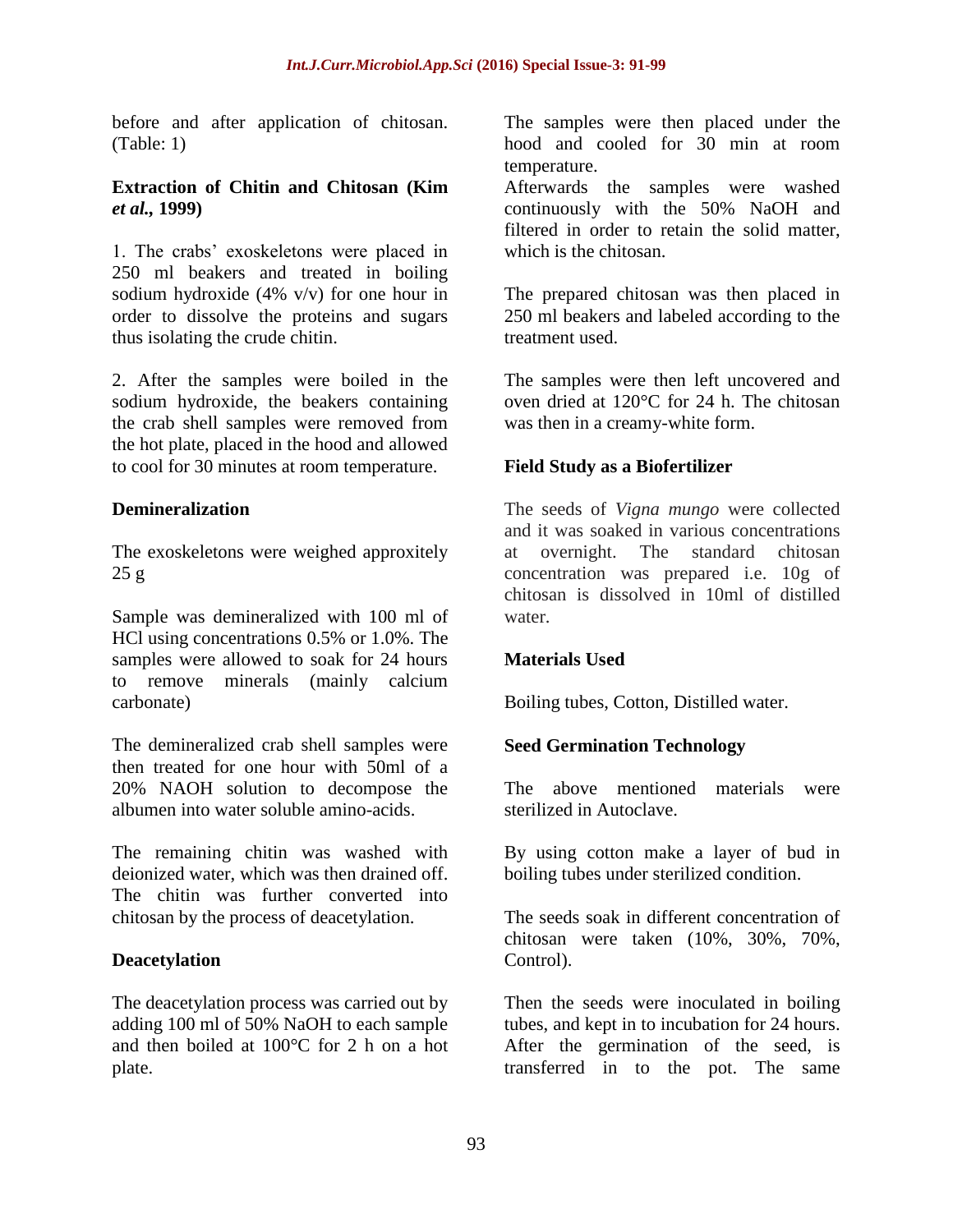concentration is used for to soak the seeds is mixed in the soil.

6. Every 15 days the Calcium, Magnesium, Organic matter, Nitrogen, Potassium was analyzed.

#### **Chitosan Estimation (george** *et al.***, 1983)**

The chitosan solution (1 ml) was added to 0.25 ml of 4% acetyl acetone (4% acetyl acetone in 1.25 N sodium carbonate [vol/vol]) and heated at 90°C for 1 h in a test tube covered with a Teflon-lined screw cap.

After cooling, 2 ml of ethanol was added, with shaking to dissolve precipitates.

Add 0.25 ml of Ehrlich reagent (1.6 g of N-N-dimethyl-p-aminobenzaldehyde in a 30:30 ml mixture of ethanol and concentrated HCI) was added.

The color formed in the solution was measured at 530 nm spectrophotometer.

Duplicate determinations were performed for each hydrolysate.

## **Results and Discussion**

## **Soil Analysis**

The Soils were collected from four different areas and their quality was analyzed. The Mathakottai sample shows the lowest nutrient content compare with other selected samples. Table: 2 shows the nutrient values of selected samples. After the application of chitosan the plants were grow well in mathakottai soil and their nutrients such as organic matter, N, P, K , Iron, Calcium, Magnesium and Heavy metals were analyzed. (Table: 8).

After 2 months the results showed that seeds

exposed to chitosan treatment at 70% achieved a better germination percentage when compared to those exposed to chitosan treatment at 10% and 30%. The seeds exposed to 70% chitosan treatments were taller than the untreated control. However, the germination ratio (%) for plants exposed to chitosan 10% and 30% was homogenous with the one of the untreated control.

Chitosan stimulates soil biodiversity and restores beneficial organisms that attack, repel, or otherwise antagonize diseasecausing plant pathogens. It's like a vaccination render a soil diseasesuppressive. Plants growing in diseasesuppressive soil resist diseases much better than in soils low in biological diversity. The chitosan were estimated in various parts of the plant, like leaf, stem, and root. In that chitosan is greatly absorbed in roots of the plant compared to stem.

# **Field Study**

The results of the field studies shown in Table 6 and Table 7. The average leaf count height and stem diameter of the plants that were under investigation for the three month study.The results for average leaf count of plants whose seeds were treated with 70% chitosan and 30% chitosan treatments, revealed better leaf production. The average leaf count for the untreated control was less than the plants whose seeds were treated with chitosan treatments. The average height of the plants treated with chitosan was greater than the untreated control. The average height for 70% chitosan and 30% chitosan treatments were 27.8 and 21.7cm respectively. The overall results for the untreated control in regard to the height of the plant were significantly lower than the experimental plants; therefore the height growth process was much slower for the controls. There were also some pest and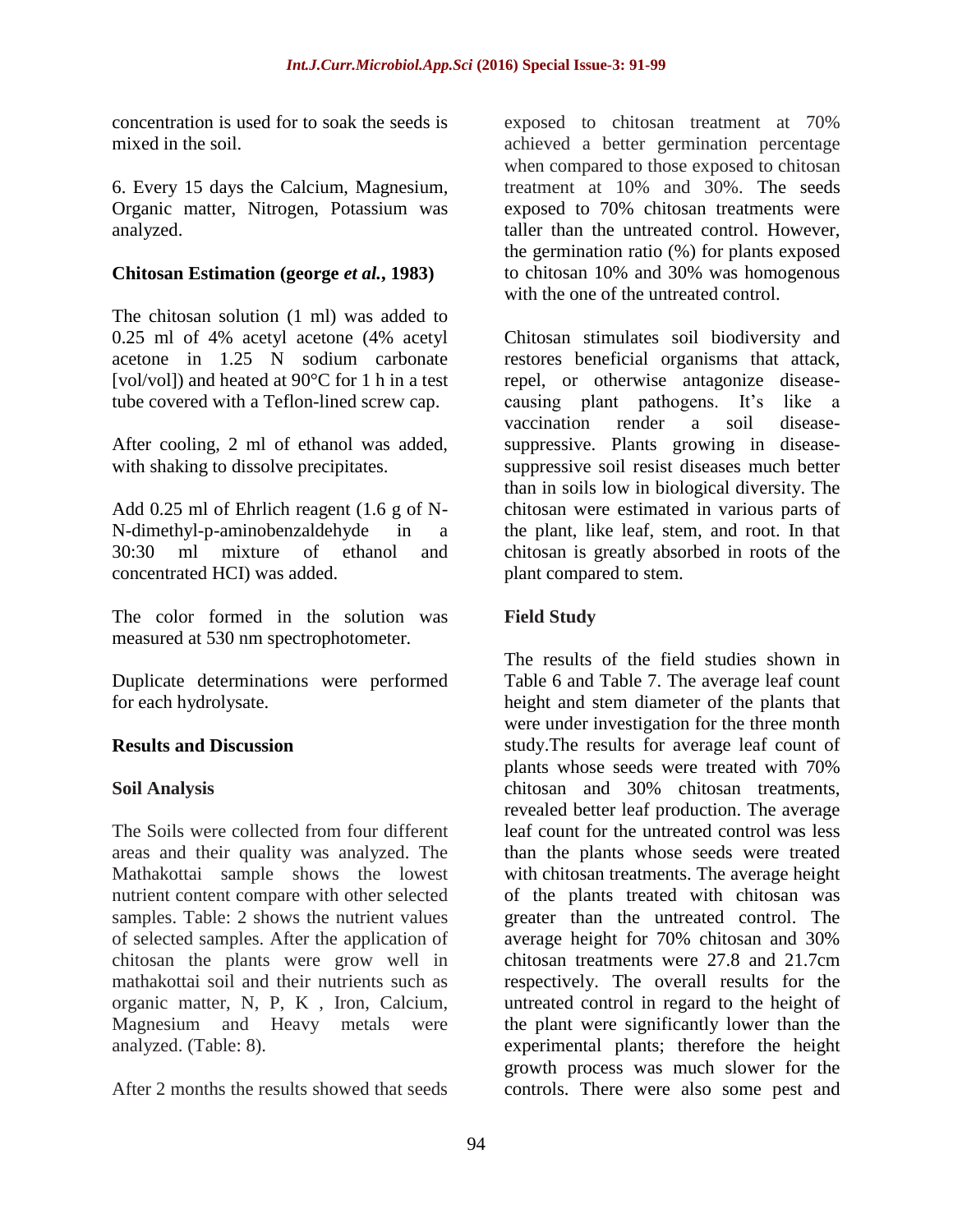predator activities during the study which might have affected the growth success of the plants.

#### **Grain Yield**

The maximum yield was achieved by applying chitosan by seed soaking and soil application; the average yield was 135g / plant, whereas the control was 75g /plant

(Table:9). This result could explain that application Of Chitosan by incorporation in soil showed the maximum grain yield. Moreover, chitosan had a positive ionic charge which chemically binds with plant nutrients that showed a negative ionic charge resulting in a slowly released action in plants which closely contributed to yield increasing.

# **Table.1** Sample Collection Areas

| S.No | <b>Soil Collection</b> |
|------|------------------------|
|      | Mathakottai            |
|      | E.B colony             |
|      | Mariamman Kovil        |
|      | Ammapet                |

#### **Table.2** Seed Growth Enhancement

| Si.No   | <b>Concentration</b>                      |
|---------|-------------------------------------------|
| Control | Soak in 10ml Distilled water              |
| 10%     | 9ml of Distilled water in 1ml of chitosan |
| 30%     | 7ml of Distilled water in 3ml of chitosan |
| 70%     | 3ml of Distilled water in 7ml of chitosan |

#### **Table.3** The Nutrient Analysis of Soil

| <b>Soil</b>        | Calcium | <b>Magnesium</b>      | Organic        | <b>Nitrogen</b> | <b>Potassium</b> |
|--------------------|---------|-----------------------|----------------|-----------------|------------------|
| collection         | (mg)    | (mg)                  | Matter $(\% )$ | (9/0)           | (9/0)            |
| <b>Mathakottai</b> | 25.4    |                       | 3.9            | 0.048           | 0.069            |
| <b>E.B</b> colony  | 27.8    | $\lfloor 1.4 \rfloor$ | 7.7            | 0.050           | 0.072            |
| <b>Mariamman</b>   | 31      | 13.5                  | 12.7           | 0.650           | 0.076            |
| Kovil              |         |                       |                |                 |                  |
| <b>Ammapet</b>     | 35.4    | l 4.4                 | 13.2           | 0.117           | 0.075            |

#### **Table.4** Chitosan Estimation in Soil

| <b>Concentration</b> | <b>Chitosan Estimation</b> |
|----------------------|----------------------------|
| Control              | 0.27                       |
| 10%                  | 1.014                      |
| 30%                  | 1.325                      |
| 70%                  | 1.340                      |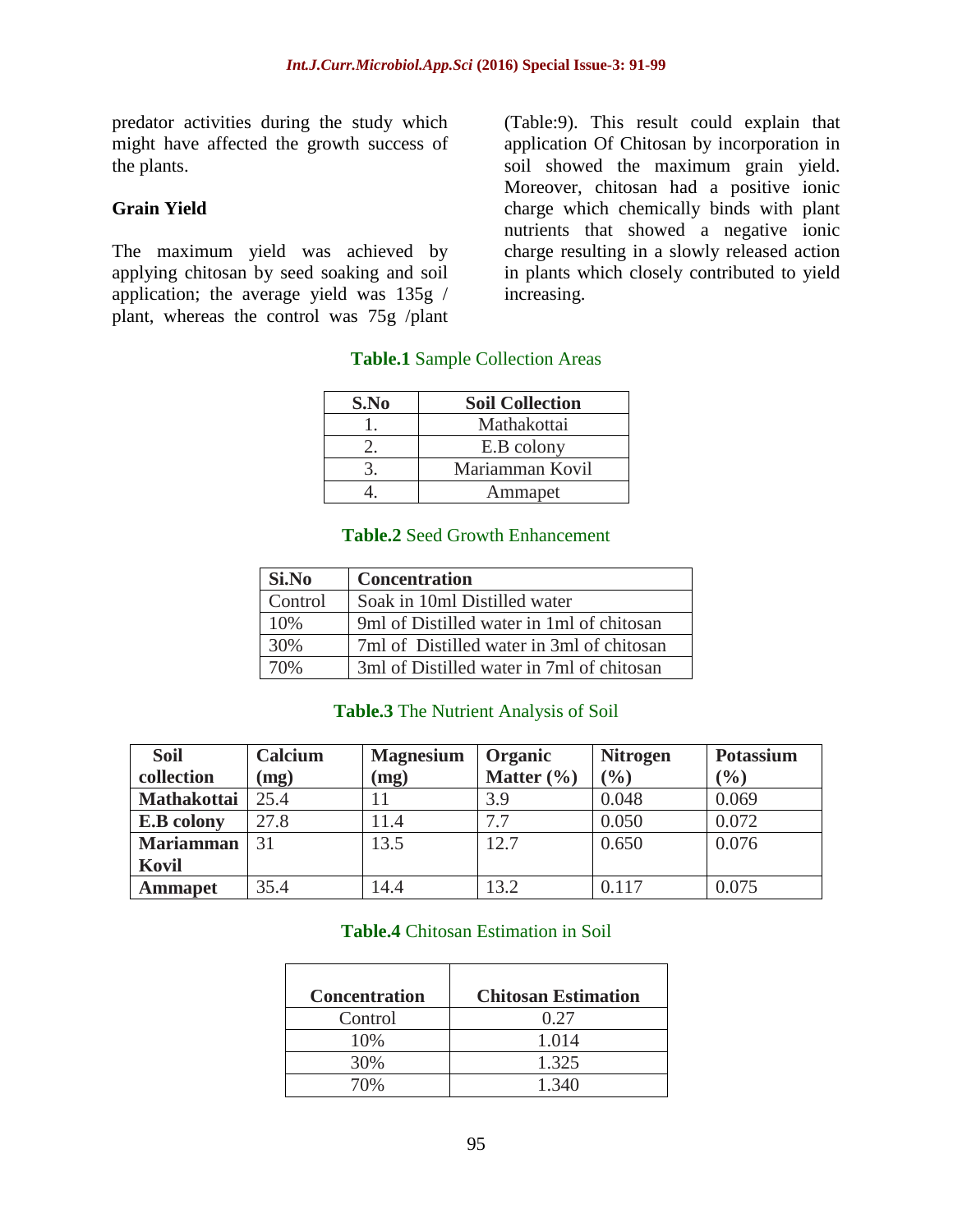| <b>Chitosan</b>      | Calcium | <b>Magnesium</b> | Organic       | <b>Nitrogen</b> | <b>Potassium</b> |
|----------------------|---------|------------------|---------------|-----------------|------------------|
| <b>Concentration</b> |         |                  | <b>Matter</b> |                 |                  |
| 70%                  | 35.4    | 24.35            | 7.0           | 0.73            | 0.141            |
| 30%                  | 27.1    | 36.52            | 4.2           | 0.670           | 0.136            |
| 10%                  | 25.5    | 14.61            | 6.4           | 0.62            | 0.118            |
| Control              | 23.4    | 12.2             | 3.9           | 0.056           | 0.09             |

# **Table.5** Nutrient Analyses in Soil Using Different Concentration of Chitosan for Plant Growth

# **Table.6** Chitosan Estimation in Different Parts of Plant

| <b>Concentration</b> | Chitosan analysis % |             |              |
|----------------------|---------------------|-------------|--------------|
| <b>Of Chitosan</b>   | <b>Root</b>         | <b>Stem</b> | <b>Leafs</b> |
| <b>Control</b>       | 1.27                | 0.20        | 1.086        |
| 10%                  | 1.453               | 1.21        | 1.09         |
| 30%                  | 2.204               | 1.124       | 1.40         |
| 70%                  | 2.124               | 1.762       | 1.394        |

# **Table.7** Heavy Metal Analyses in Soil

| <b>Chitosan</b><br><b>Concentration</b> | Cadmium | Lead  | <b>Zinc</b> | <b>Mercury</b> |
|-----------------------------------------|---------|-------|-------------|----------------|
| <b>Control</b>                          | Nil     | 2.507 | 0.5         | 0.65           |
| 10%                                     | Nil     | 0.8   |             | 0.32           |
| 30%                                     | Vil     | l.l   |             | 0.33           |
| 70%                                     |         |       |             | 1.52           |

#### **Table.8** Grain Yield

| <b>Chitosan concentration</b> | <b>Grain yield</b> |
|-------------------------------|--------------------|
| Control                       | $75 \text{ gm}$    |
| 10%                           | $90 \text{ gm}$    |
| 30%                           | $100 \text{ gm}$   |
| 70%                           | $135 \text{ gm}$   |

## **Fig.1** The Chemical Structures of Chitin and Chitosan

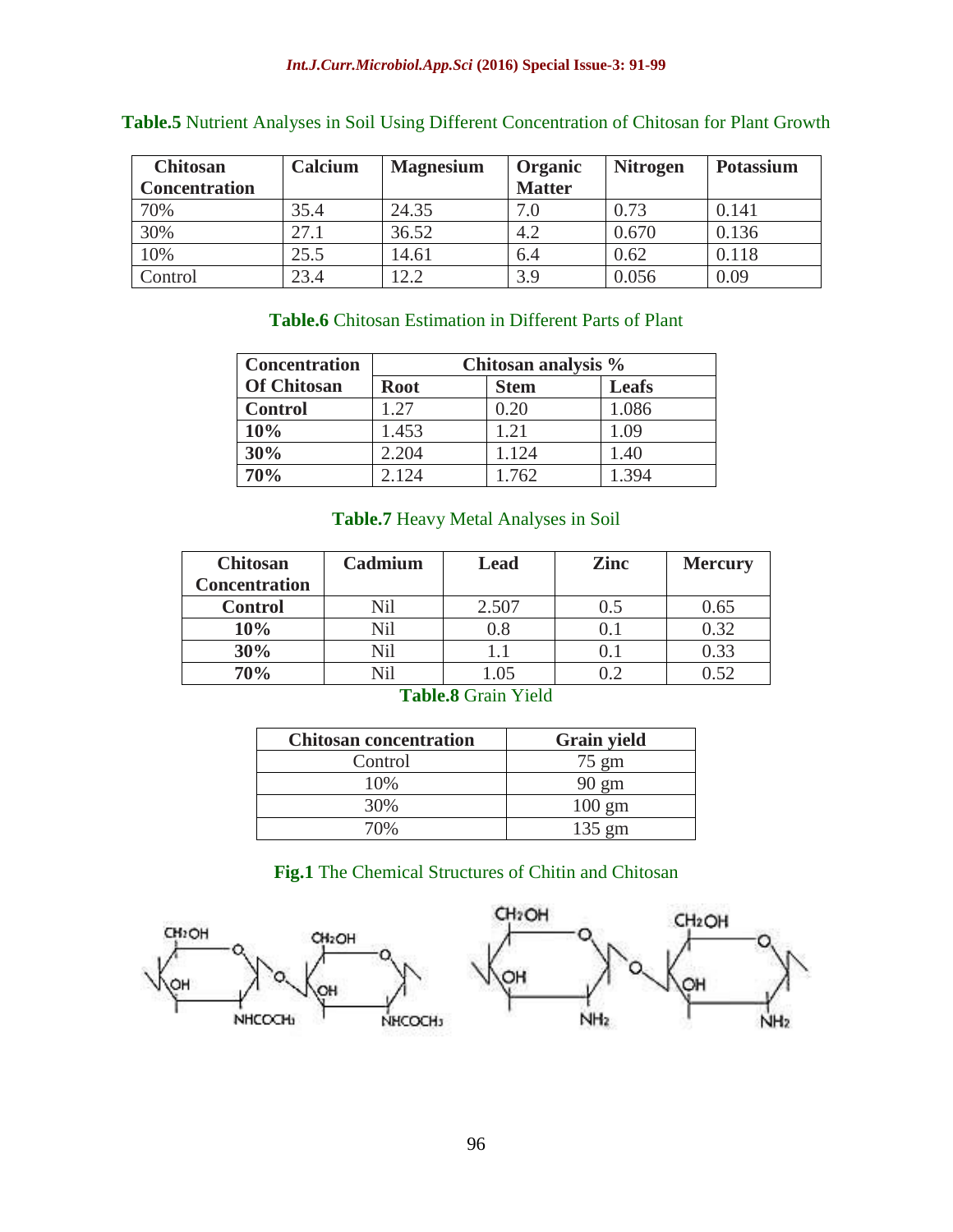



Chitin, a major component of discarded shellfish is reported from Pakistan to contain 16.1% chitin in shrimp, 19.5% in crab and 14.5% in prawn (Sultana *et al*., 2000). There are reports that chitin and chitosan amendments to soil effectively reduced soilborne diseases (Benhamou & Theriault, 1992; Bell *et al.,* 1998).

Chitin to soil resulted in a marked suppression of the severity of root rot of bean caused by *Fusarium solani* f.sp. *phaseoli* and vascular wilt of radish caused by *F.oxysporum, F*. *conglutinans* (Mitchell & Alexander, 1961). Bell *et al.,* (2000) reported a reduction in the abundance of the plant parasitic nematodes *Heterodera trifolii*  in white clover and *Paratylenchus* sp., in ryegrass roots by the application of chitin to

chitin at 0.1% or crustacean waste powder (having 0.1% chitin) alone or with *Pseudomonas aeruginosa* or *Paecilomyces lilacinus* was efficacious in the control of root-infecting fungi attacking chilli roots. Rodriguez-Kabana *et al*., (1984) reported that the addition of chitin (1% or more) to soil control root knot nematode. Others reported that the use of chitin alone or with organic materials reduced fungal infection (Bade & Wick, 1988; Sultana *et al*., 2000) and root knot nematode establishment (Ehteshamul-Haque *et al*., 1997). Similarly Manjula & Podile (2001) reported that a chitin-supplemented formulation improved biocontrol activity and plant growth promoting potential of *Bacillus subtilis*.

soil. In the present study, use of crustacean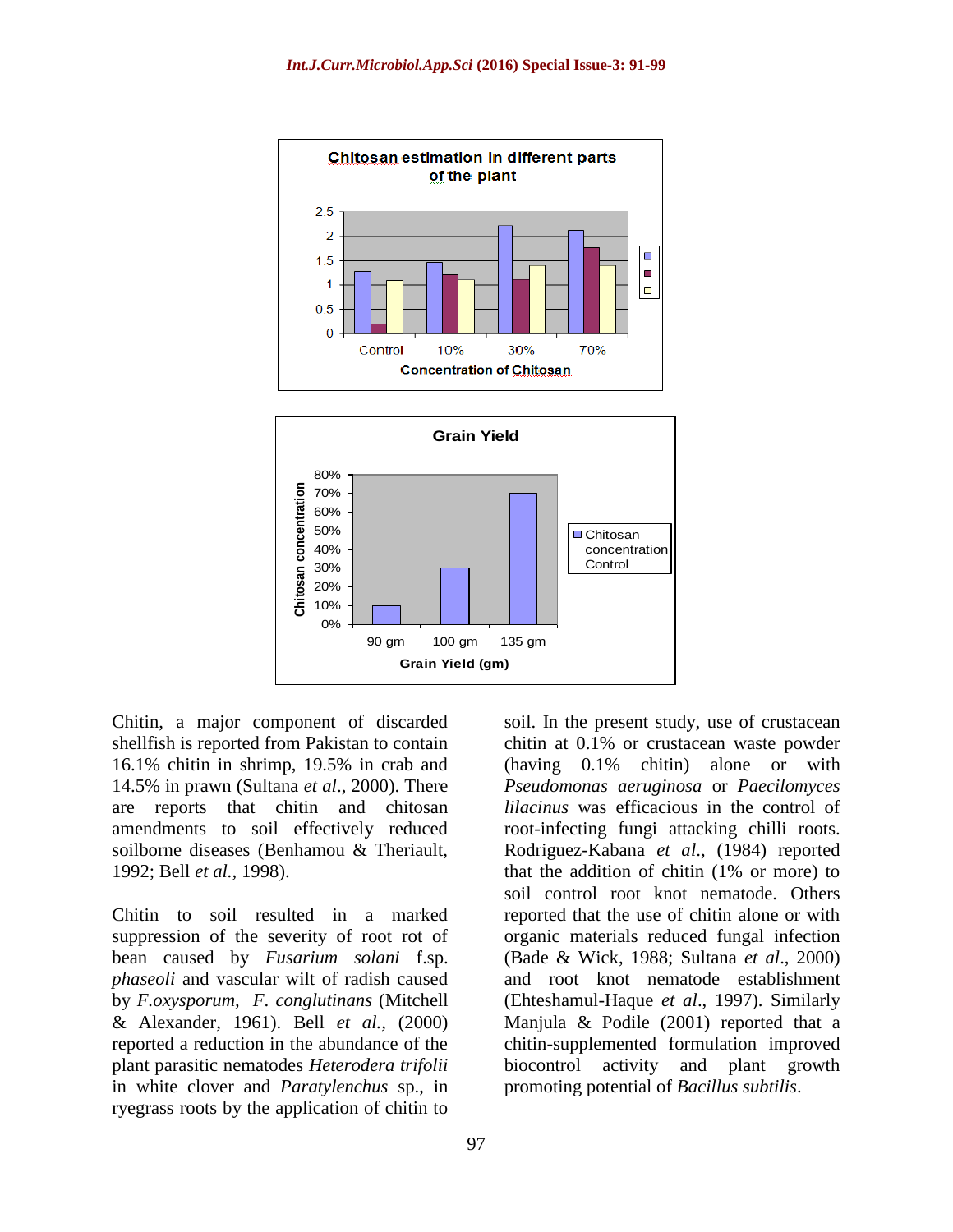#### **References**

- Alexander, M. (1977): *Introduction to Soil Microbiology,* 2nd edition, John Wiley & Son, London, 467.
- Bade, M.L. and Wick, R.L. (1988): Protecting crops and wild life with chitin and chitosan, In: *Biologically Active Natural Products*. (Ed.): H.G. Cutler. American Chemical Society, Washington, DC,450-468.
- Bell,A.A., Hubbard, J.C., Liu, L., Davis, R.M. and Subbarao, K.V. (1998): "Effects of chitin and chitosan on the incidence and severity of *Fusarium*  yellows in celery"' *Plant Disease,* 82, 322- 328.
- Benhamou, N., Thériault, G. (1992): "Treatment with chitosan enhances resistance of tomato plants to the crown and root rot pathogen *Fusarium oxysporum* f. sp. *radicis-lycopersici", Physiol. Mol. Plant Pathol.*41, 33–52.
- Brown, M. E. (1972): " Plant growth promoting substances produced by microorganisms of soil and rhizosphere", *Journal of Applied Bacteriology*, 35, 443-445.
- Ehteshamul-Haque, S., Sultana, V., Ara, J., Qasim R., and Ghaffar, A. (1997): " Use of crustacean chitin and plant growth promoting bacteria for the control of *Meloidogyne javanica",Pakistan Journal of Nematology*, 15, 89-93.
- George C. Chen and Bruse R. Johnson. (1983): "Improved Colorimetric Determination of Cell Wall Chitin in Wood Decay Fungi", *J of applied and environmental Microbiology,*46:13-16.
- Godoy, G., Rodriguez-Kabana, R.A., Shelby and Morgan-Jones, G. (1983): "Chitin amendments for control of *Meloidogyne arenaria* in infested soil

II. Effects on microbial population *Nematropica"*, 13, 63-74.

- Haas, D., and Keel, J. (2003): " Regulation of antibiotic production in root-colonizing *Pseudomonas* spp., and relevance for biological control of plant disease", *Annual Review of Phytopathology*, 41, 117-153.
- Johnson, E.L. and Peniston, Q.P. (1982): " Utilization of Shell Waste for Chitin and Chitosan Production", *Chemistry and Biochemistry of Marine Food Products,* 514-522.
- Kim, D. (1999): " Dalwoo Chitosan Corporation, Chitin, chitosan and chitosan bloomer: preparation of chitin and chitosan", www.members.tripod.com/-Dalwoo.
- Manjula, K. and Podile, A.R. (2001): "Chitin-supplemented formulations improve biocontrol and plant growth promoting efficacy of *Bacillus subtilis*  AF1", *Canadian Journal of Microbiology*, 47, 618-625.
- Mankau, R. and Das, S. (1969): "The influence of chitin amendments on *Meloidogyne incognita", Journal of Nematology,* 1, 15-16.
- Mitchell, R. and Alexande, M. (1961): "Chitin and the biological control of *Fusarium* diseases", *Plant Disease Reporter*, 45, 487-490.
- Muzzarelli, R.A.A., Mattioli, M., Tietz, C., Biagini, R., Ferioli, A., Brunelli, M.A., Fini, M., Glardino, R., Ila, R. and Biagini, G. (1973): "Stimulatory effect on bone formation exerted by a modified chitosan", *J of Biomaterial,*  15, 1075-1081.
- Pillai, C.K.S., Paul, W. and Sharma, C.P. (2009): " Chitin and chitosan polymers: Chemistry, solubility and fiber formation", *Prog. Polym. Scie.*, 34, 641–678.
- Raaijmakers, J.M. and Weller, D.M. (1998): "Natural plant protection by